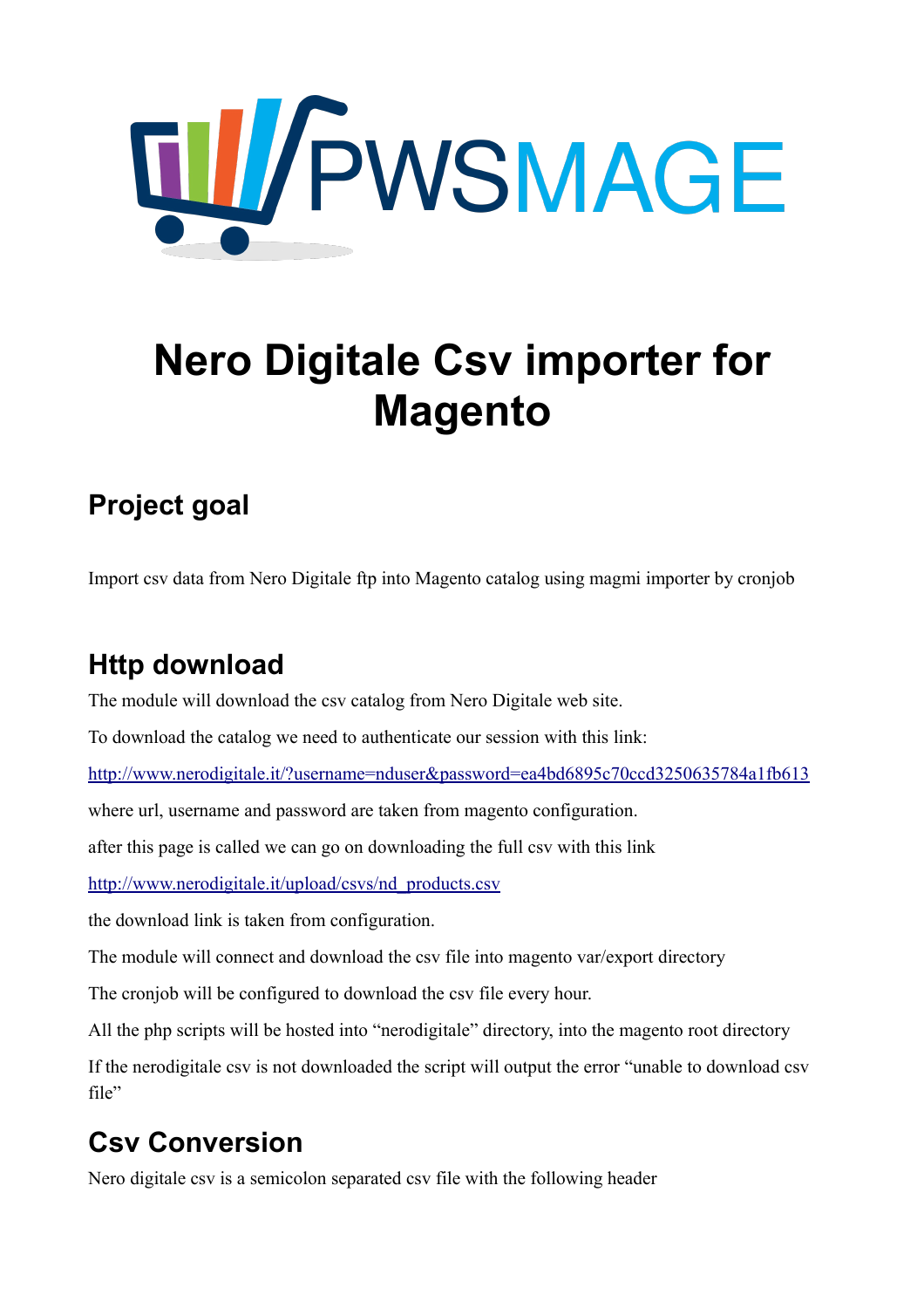id; name; reference; description; price; quantity; image;

url;

we need to convert this csv file into 2 csv files with the following mapping.

1. Csv file for qty and price update: this is the easier one, we need to take only 3 columns sku → reference  $cost \rightarrow price$ price  $\rightarrow$  price \* (1+ markup / 100)  $qty \rightarrow$  quantity

this file will be saved into var/import as magmi nd price qty update.csv markup is a magento attribute, will be described later in the doc how to set and get the value.

2. Csv file to create new products:

sku  $\rightarrow$  reference  $name \rightarrow name$  $cost \rightarrow price$  $price \rightarrow cost * (1 + markup)$  $qty \rightarrow$  quantity  $description \rightarrow description trim$  " from beginning and end of description short\_description  $\rightarrow$  stripped html description, truncated at 270 char followed by 3 dots (...)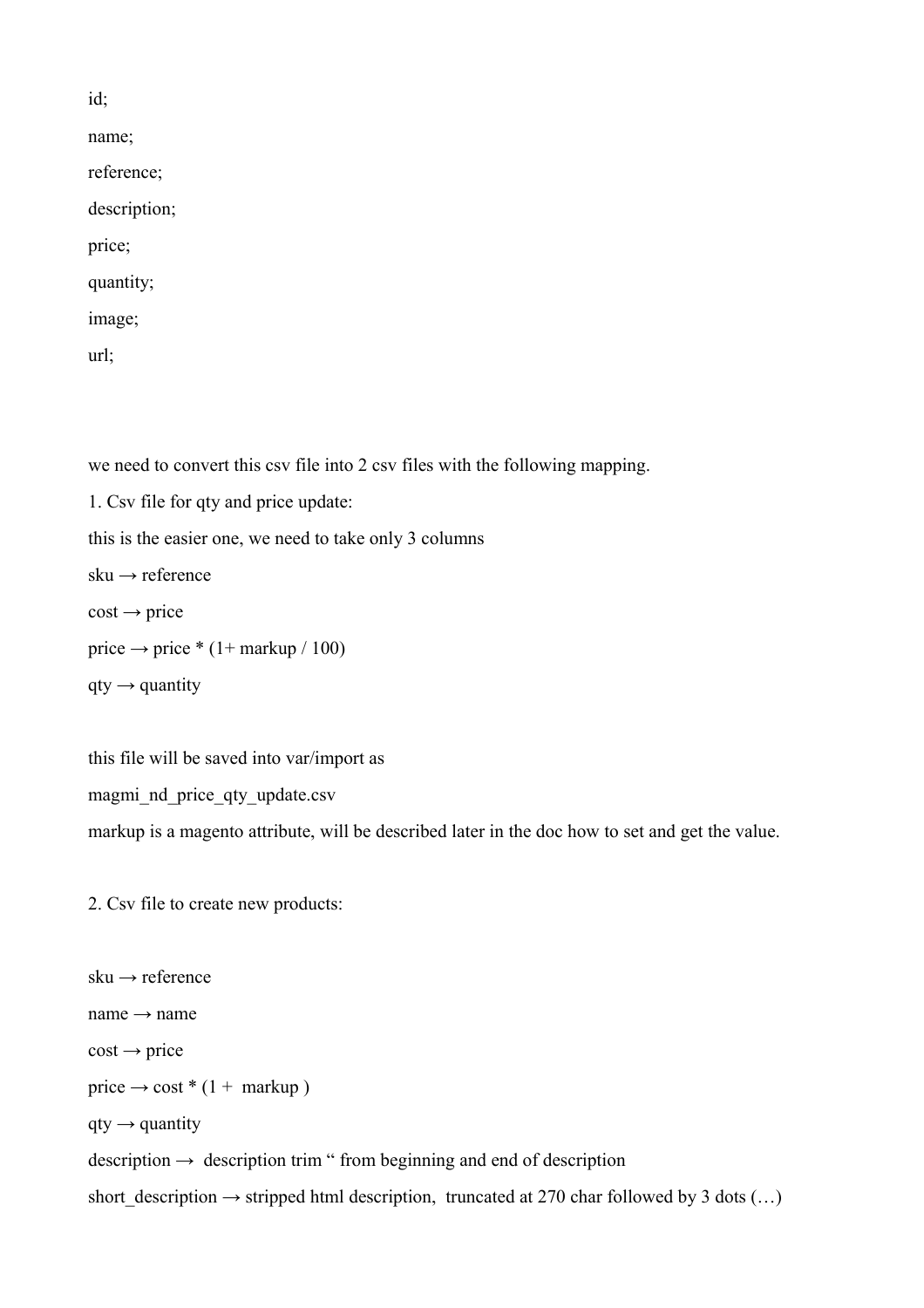produttore  $\rightarrow$  find the string inside the description  $\langle p \rangle$  Brand: Samsung  $\langle p \rangle$  or  $\langle p \rangle$ Marca : FUJIFILM $\langle p \rangle$ , will need to extract the string Samsung or FUJIFILM from it and convert in lowercase with the first letter uppercase, so FUJIFILM becomes Fujifilm

 $ean \rightarrow we can find 2 types of occurrences inside the description SPEAN/UPC code$ 4547410286281</p> and <p> EAN : 8806086246125 </p>. We will have to extract the 13 char ean code. tax class  $id \rightarrow$  integer value from configuration Tax Vat Id weight  $\rightarrow$  from Configuration weight distributor  $\rightarrow$  "nerodigitale" is in stock  $\rightarrow$  "1" markup  $\rightarrow$  from configuration Markup  $categories \rightarrow from configuration Default Category$  $image \rightarrow image$ small image  $\rightarrow$  image thumbnail  $\rightarrow$  image this file will be saved into var/import as

magmi\_nd\_new\_products.csv

#### **How to get markup attribute for each product**

```
require_once('../app/Mage.php'); //Path to Magento
umask(0);
Mage::app();
$_product = Mage::getModel('catalog/product')->loadByAttribute('sku',$sku);
```
where \$sku is taken from csy "reference" as stated before.

echo \$ product->getMarkup(); // markup for this sku

If markup is not found inside magento database for the sku, it will be used deault markup value from configuration.

Whenever the markup file is not found (product doesn't exists in magento database) the sku and name will be saved into a log file. Log file will be save in var/log as nerodigitale.log

#### **Cronjobs**

For each csv file will set up a cronjob. The job for price / qty update will be only in update mode and will run every hour.

The job for products creation will run once a day and will be only in create mode.

Two magmi profiles will be created to import the csv files